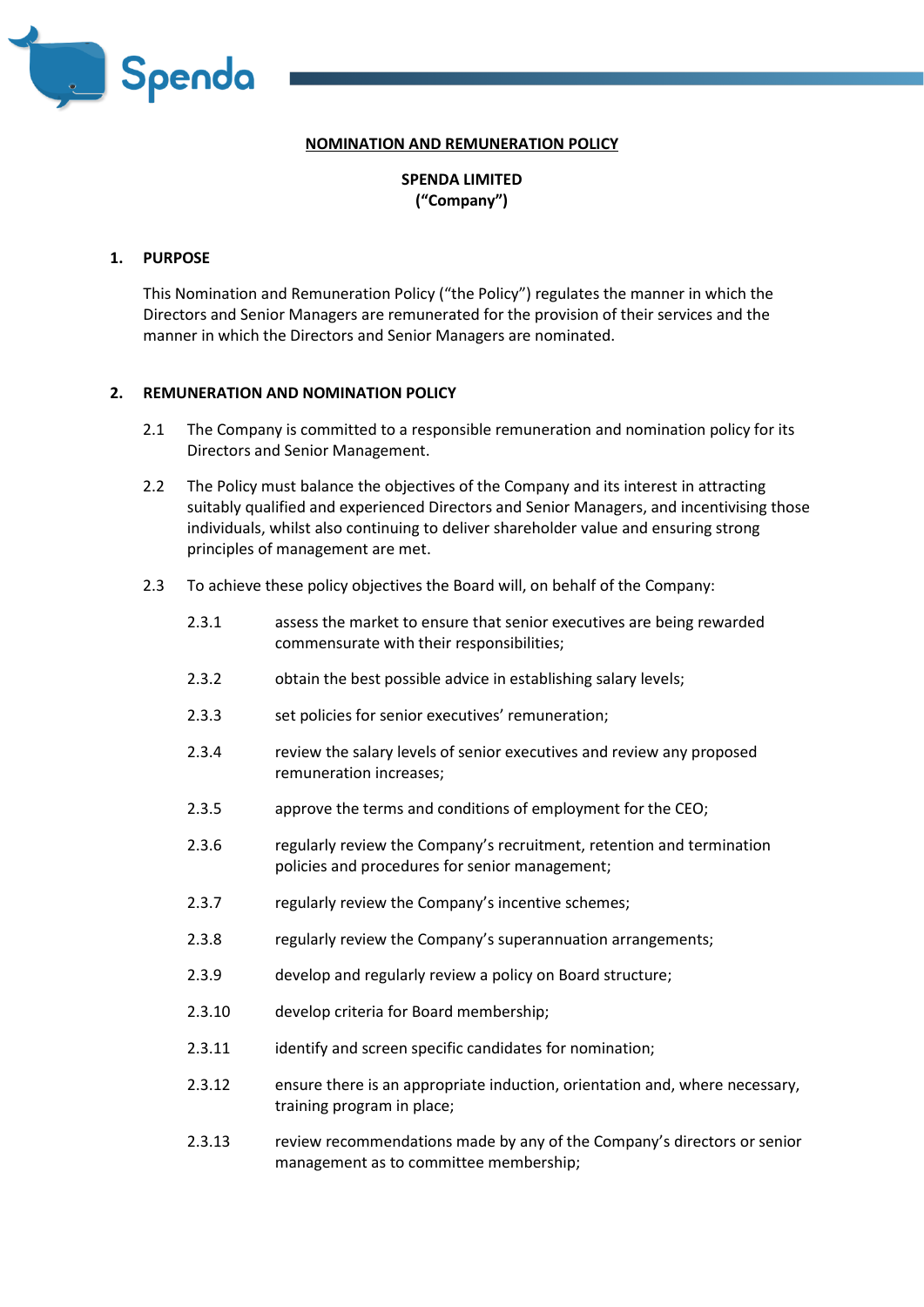

- 2.3.14 ensure there is an appropriate Board succession plan in place;
- 2.3.15 ensure the performance of the Board and its members is regularly reviewed;
- 2.3.16 develop an appropriate training and development program for Board members and senior management;
- 2.3.17 oversee management's succession planning including the CEO and his/her direct reports;
- 2.3.18 assist the Chairman in advising Company officers and senior management about their performance and possible retirement;
- 2.3.19 review the policy in respect of tenure, remuneration and retirement of Directors;
- 2.3.20 identify core competencies for Board members and ensure that the Board has the skills and experience to effectively discharge its responsibilities;
- 2.3.21 identify and recommend new appointees to the Board based on their skills, competencies and experience and assess how candidates for the Board may contribute to the strategic direction of the Company;
- 2.3.22 ensure that Board members have access to continuing education to update their skills and knowledge;
- 2.3.23 recommend to the Board candidates for re-election or election to the Board at each annual general meeting; and
- 2.3.24 identify and review the time commitment required for non-executive directors to appropriately fulfil their responsibilities.

## **3. COMPOSITION OF NOMINATION AND REMUNERATION COMMITTEE**

As at the date of the adoption of this Policy, the Company has not established a separate Remuneration and Nomination Committee.

Given the size of the Board and the Company's current operations as at the date of adoption of this Policy, it is considered that no efficiencies or other benefits would be gained by establishing a separate Remuneration and Nomination Committee. The Board will review this position on an ongoing basis as the Company grows. Prior to establishment of the Remuneration and Nomination Committee, the full Board will oversee matters usually the responsibility of a Remuneration and Nomination Committee.

Upon establishment, the Remuneration and Nomination Committee will be composed of three members. It will, where possible, consist of a majority of independent directors and be chaired by a person who is not Chairman of the Board.

A non-executive director is an independent director if they are a director who is not a member of Senior Management of the Company and who:

- 3.1 is not a substantial shareholder of the Company, or an officer of, or otherwise directly associated with a substantial shareholder of the Company;
- 3.2 has not been employed by the Company or a child entity of the Company or held the position of Director within the preceding three years;